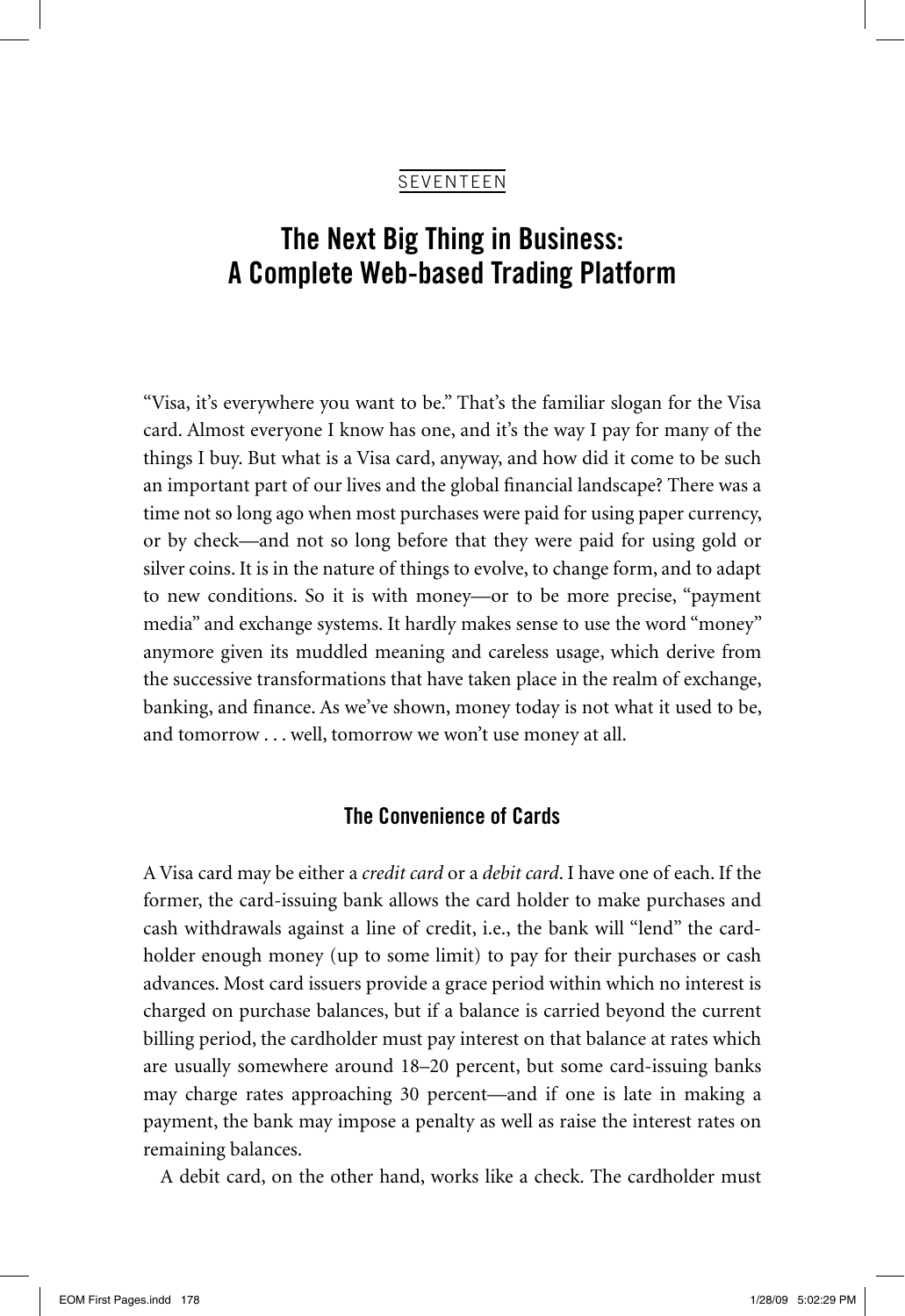already have money in his or her account. Purchases and cash withdrawals are charged immediately against the balance in the cardholder's account. In either case, a Visa card allows the holder to pay for purchases made at millions of businesses scattered all around the world. In short, Visa is a self-described "global payment system." Visa (along with its sister, MasterCard, and a few lesser card systems) has been enormously successful, and provides great convenience to the cardholder. I do quite a bit of international travel and it is remarkable that I can walk up to a hole in the wall in most any country of the world, insert a piece of plastic, and get some slips of paper that allow me to acquire whatever I might need for my sustenance and comfort.

Visa cards and MasterCards are issued by banks that, while they may compete with one another to some extent for your business, also cooperate together as members of a financial services cartel to make their common business extremely profitable. While the card payment system provides a great deal in the way of convenience, it has (as presently structured) a major downside for the user and for the economy as a whole. We've already described the dysfunctional nature of the political money system; the fact that it is inequitable, unstable, unsustainable, and overly expensive. As part of that system, credit cards and debit cards simply provide new ways of using the political debt-money that banks create by making loans.

Further, while they are more efficient than checks, the use of cards is much more expensive to the users (both consumers and merchants) than they need to be. While service providers deserve to earn a fair profit, the privileged status which the banks enjoy limits competition and makes the emergence of other payment systems difficult. We've already mentioned the high rates of interest that cardholders must pay on outstanding balances, but there is also a charge to the merchants—who typically pay 3 percent or more on the amount of each transaction involving a card. That is a business cost that must ultimately be passed on to the consumer. People with low incomes, or those who lack a solid credit history, may have difficulty gaining access to credit cards or be required to pay higher rates of interest.

#### **Improving the Exchange Process—Challenge and Opportunity**

We can do better. While there has been recurrent debate about reforming the system of money and banking by new legislation and political initiatives,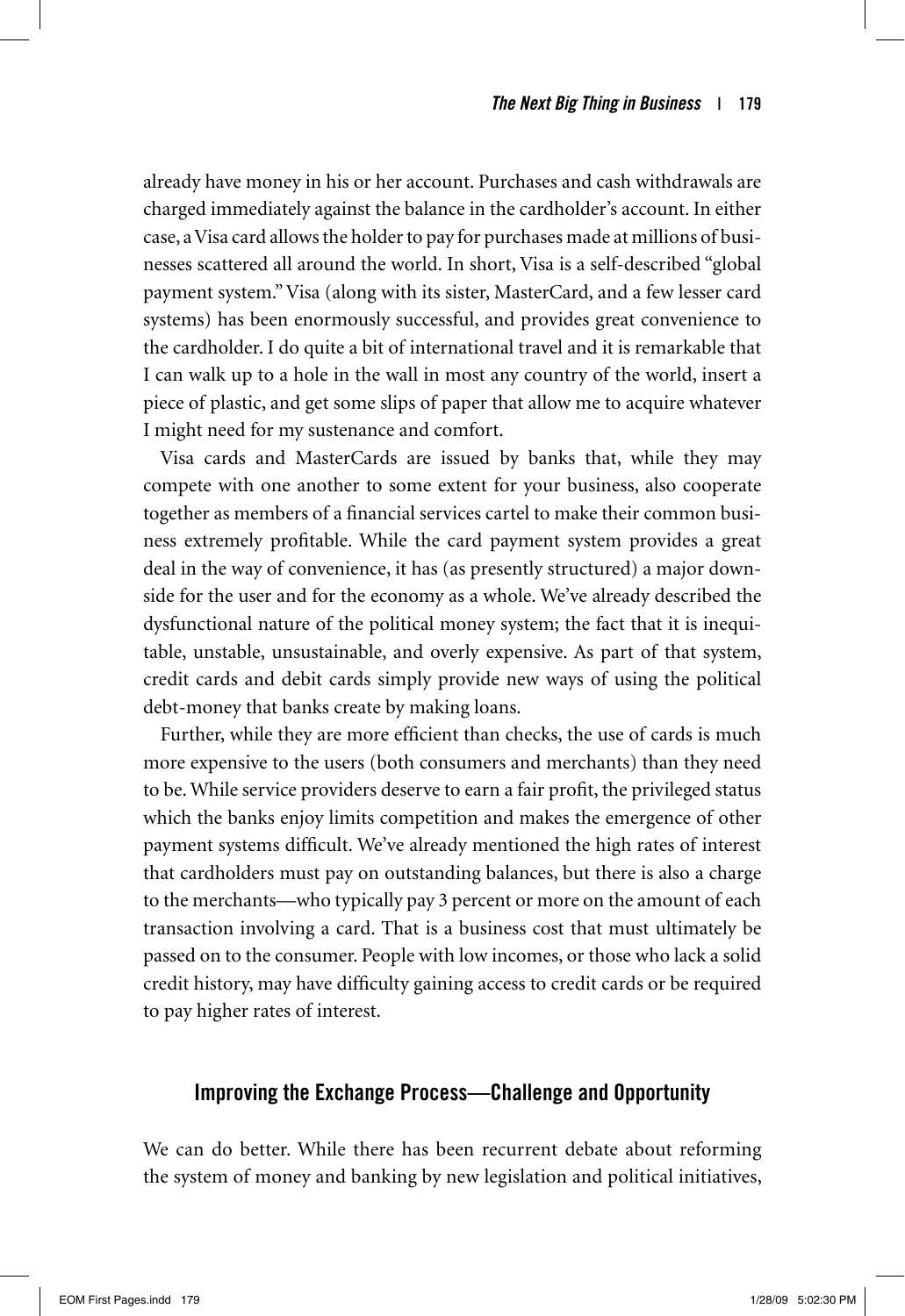**180 |** *The Next Big Thing in Business*

improvement is much more likely to come through private, voluntary, freemarket approaches that apply technological and business innovation. The implementation of such systems provides both a transformational advance for civilization and a huge market opportunity for entrepreneurs. Imagine a democratically structured global payment system operated in the interests of the general welfare with membership open to all, in which the exchange medium is abundant and readily available to mediate as much trading as people need to do, and which provides each member with an interest-free line of credit. This is more than a pipe dream. Such a system is entirely feasible using well established principles and procedures of sound money and banking. Like so many other reasonable things, the main obstacles to implementation have been political, not technical. However, recent social and technological developments provide the means by which those obstacles may be overcome.

As we proceed to consider emerging technologies and their expected impact upon money and the exchange process, it is useful to recapitulate some essential points that were made earlier.

- The primary role of money is to serve as a medium of exchange.
- Money is nothing more than credit.
- Current methods of allocating and managing credit are neither optimal nor sustainable.
- New methods that are more effective, efficient, and equitable are already available and are being profitably applied.
- Complementary currencies and credit clearing exchanges can be established by community groups, NGOs, entrepreneurs, business associations, and municipal and regional governments.

# **Significant Trends and "Disruptive Technologies"**

In his book *The Innovator's Dilemma*, Clayton Christensen contrasts two types of technologies—"sustaining technologies" and "disruptive technologies." He uses a broad definition of technology, saying that "Technology . . . means the processes by which an organization transforms labor, capital, materials, and information into products and services of greater value." By this definition, technology includes marketing, distribution, investment, managerial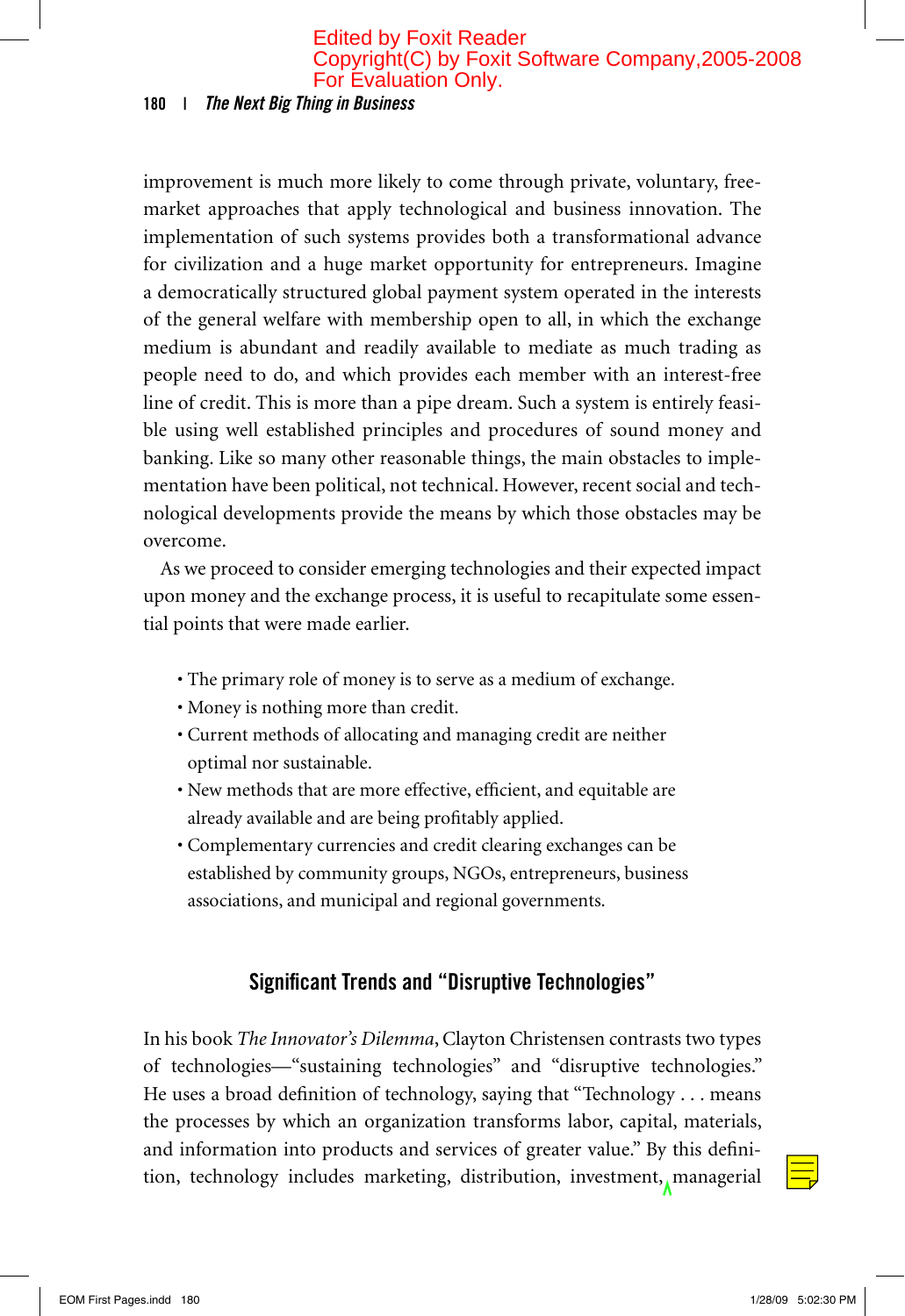processes, as well as design and production. This makes his concepts quite applicable to our present subject.

Christensen's technological dichotomy is reminiscent of Thomas Kuhn's distinction between "ordinary science" and "revolutionary science," which also seems relevant. Ordinary science is "tradition-preserving," while revolutionary science is "tradition-shattering." Mark Buchanan's account makes this distinction: "In normal scientific work, theories are extended, observations are made more accurate, and understanding grows by a process of accumulation. A scientific revolution, on the other hand, involves throwing out cherished ideas and replacing them with new ones; scientists come to see the world in a different light."<sup>159</sup>

Likewise, sustaining technologies are comprised of improvements to established ways of doing things that enhance the position of dominant companies, while disruptive technologies consist of new approaches that, in Christensen's words, "Bring to market a very different value proposition than had been available previously." They typically "underperform established products in mainstream markets. But they have other features that a few fringe (and generally new) customers value."160 While disruptive technologies may underperform in the short run, they often have the potential to eventually dislodge established technologies and dominant companies. Among the numerous examples is that of digital photography. Initially, digital photography was greatly inferior to the established technology of chemicals and film, but there were a few applications where it was "good enough" and found a sufficient market to support its further development. Eventually, digital photography became the norm and companies that had been dominant in the field of imaging were dislodged from that position.

# **Strengths and Vulnerabilities of Political Money and Conventional Banking**

In order to comprehend the points of vulnerability of political monies, we must be aware of the main features that have made them so dominant in the market.

- They are universally accepted within wide national, continental, or even global domains.
- Inertia—the public is habituated to their use.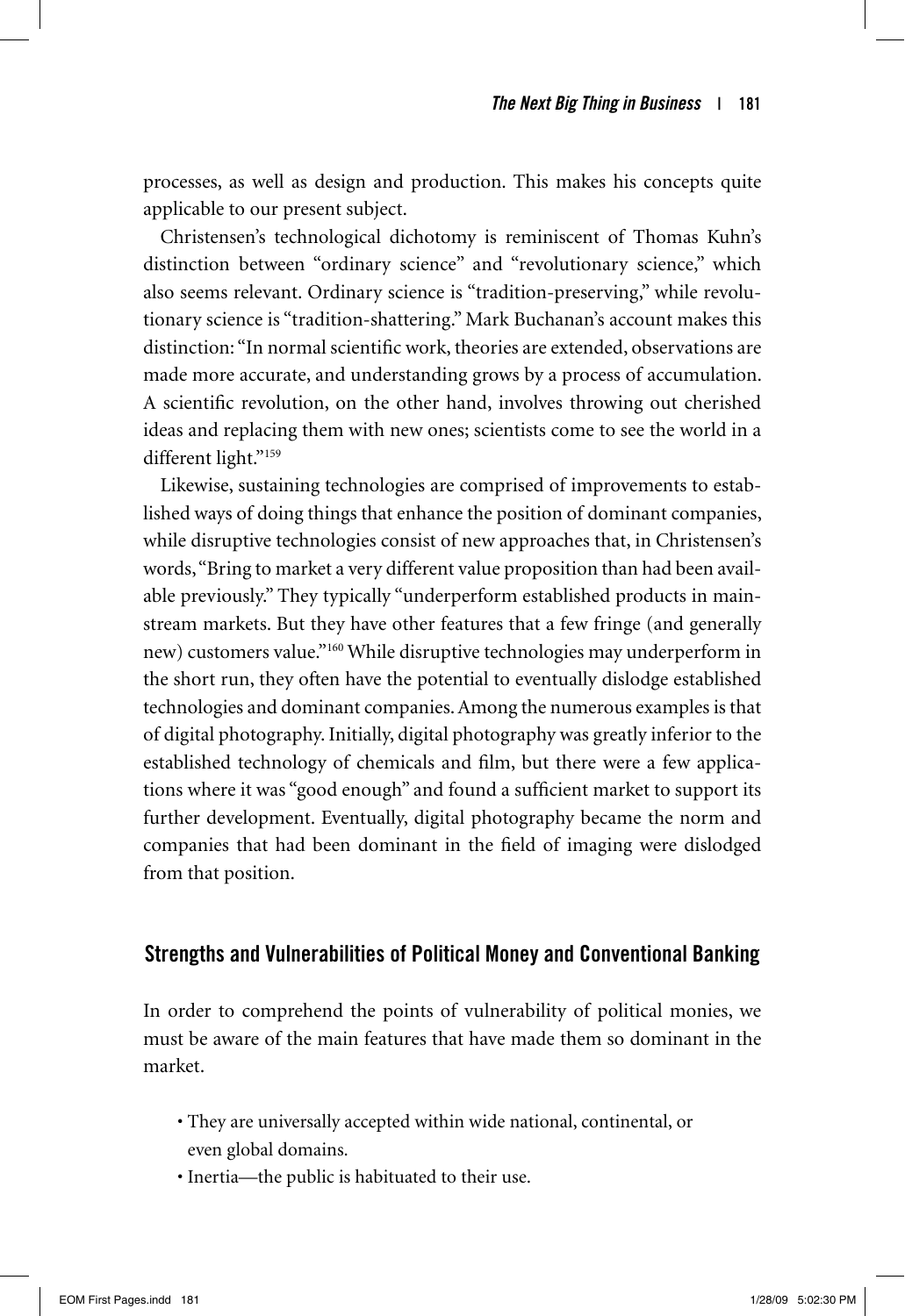- Political monies are easily exchanged for one another through well organized foreign exchange currency markets and widespread money change offices and kiosks.
- General lack of viable alternatives for mediating exchange.
- The intensive support and protection they obtain from national governments.
- Their true costs and "side effects" are obscured and not widely recognized.

But despite these enormous advantages, they also have inherent weaknesses and vulnerabilities that we have already described. As Christensen points out, dominant companies often "overshoot their markets." This makes them vulnerable to displacement for a number of reasons.

- Their focus is mainly on continuing improvement of established products or services.
- They eventually give established customers more than they need or are willing to pay for.
- They often overplay their dominant position and overexploit their customers.

Others simply become complacent, ossified, or unresponsive to developments and the demands of both established and emerging markets.

Remember that the credit card companies are actually consortia of banks. It is the banks that issue the cards, and the banks that reap the profits. The credit card industry is dominated by two major brands, Visa and MasterCard. The banks that participate as members of this duopoly, while engaging in some limited competition with one another to attract cardholders, have cooperated to raise interest rates, add fees upon fees, and gradually add more stringent clauses to the cardholder agreements. All of this has made them ever more exploitative of users, especially those who are caught in the "debt trap" and who carry a balance from month to month and are sometimes late in making a payment.

Christensen observes that dominant companies often ignore or try to suppress disruptive technologies. This has been particularly true in the case of money and alternative credit institutions. Whenever competing currencies have appeared, the power of government has been used to quash them. The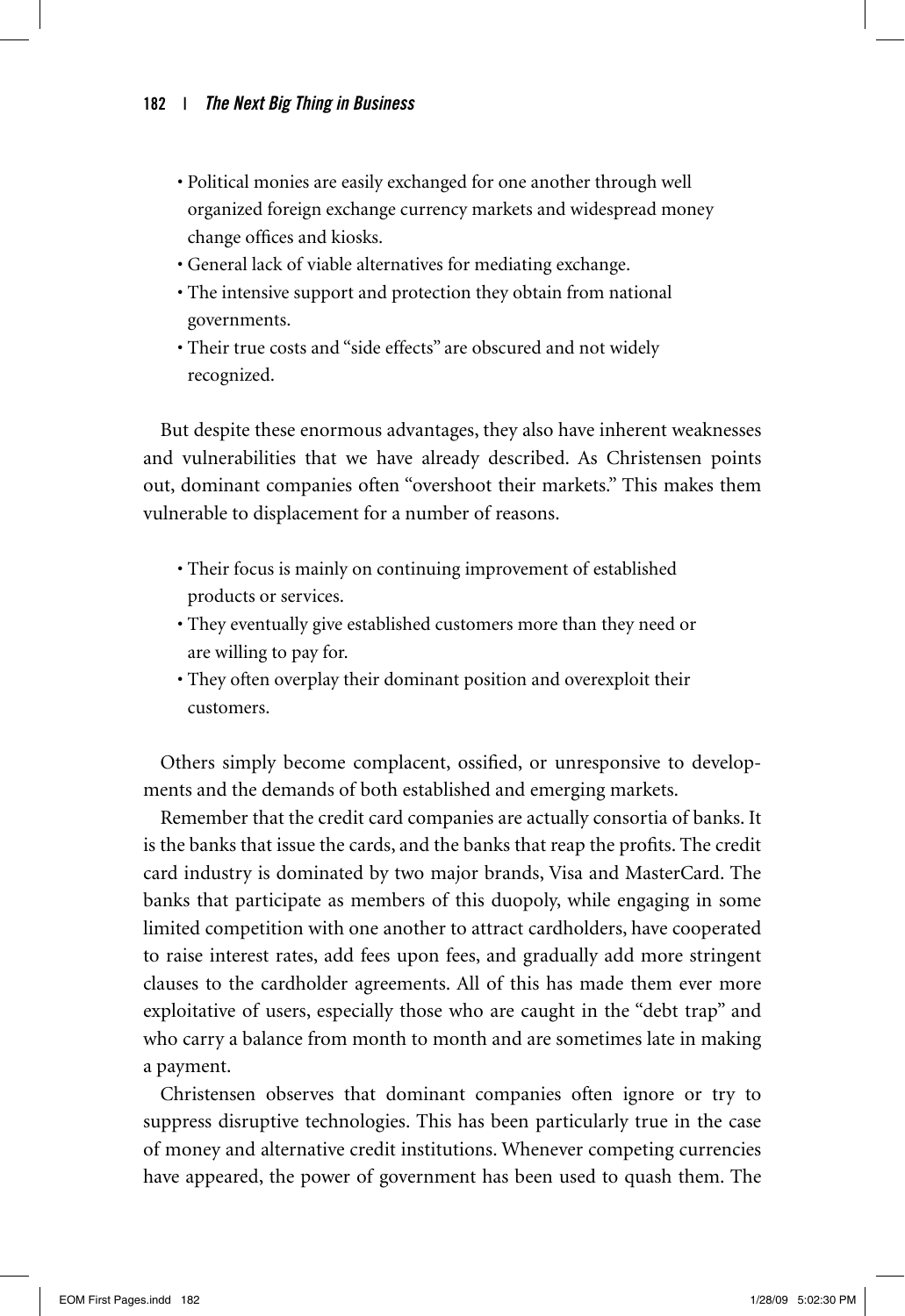successful Great Depression–era currencies in Wörgl and Schwanenkirchen are but two among numerous such examples.<sup>161</sup> The Swiss WIR, described earlier, is one notable exception that seemed (for a while at least) to have somehow slipped through and been allowed to subsist.

Finally, if dominant companies ever do adopt the new technology, they are usually too late to be competitive with nimble start-ups. Banks especially should be expected to be very late in adopting technologies that will create a wholly different, more competitive economic and financial playing field.

#### **From Disruptive to Sustaining—Moving Upmarket**

If exchange alternatives are to gain a foothold within such a protected (for the banks) milieu, they will need to first find small niche markets where their special qualities are recognized and valued. As performance improvements are achieved, they will be able to attract more of a mainstream market. This has already been happening for some time in both the grassroots and commercial sectors. In the former, the attraction has been mainly ideological. Complementary currency and exchange has been seen as a means for achieving social justice, economic equity, local self-determination, and environmental restoration. Most grassroots initiatives have tried to incorporate features that promote such ideals. In a few cases, like Argentina, the impetus has been more practical, as we've already described. Within the commercial sector, the features that have been most highlighted are the ability of trade exchange membership to mobilize the excess capacity of members in the face of scarce official money by providing a supplemental medium of exchange (credit), and the marketing advantage that comes from preferred access to the membership base. In both cases, a strategic approach will need to be taken to avoid the legal and regulatory minefields that have been laid to inhibit market advances from newcomers to the field of exchange services. Since the usefulness and marketability of credit clearing services is determined by both the scale and scope of the network, it would seem essential that critical mass must be quickly achieved. That goal necessitates that all levels of the supply chain must be included from as early on in the process as possible. But how does one recruit participants into an emerging network?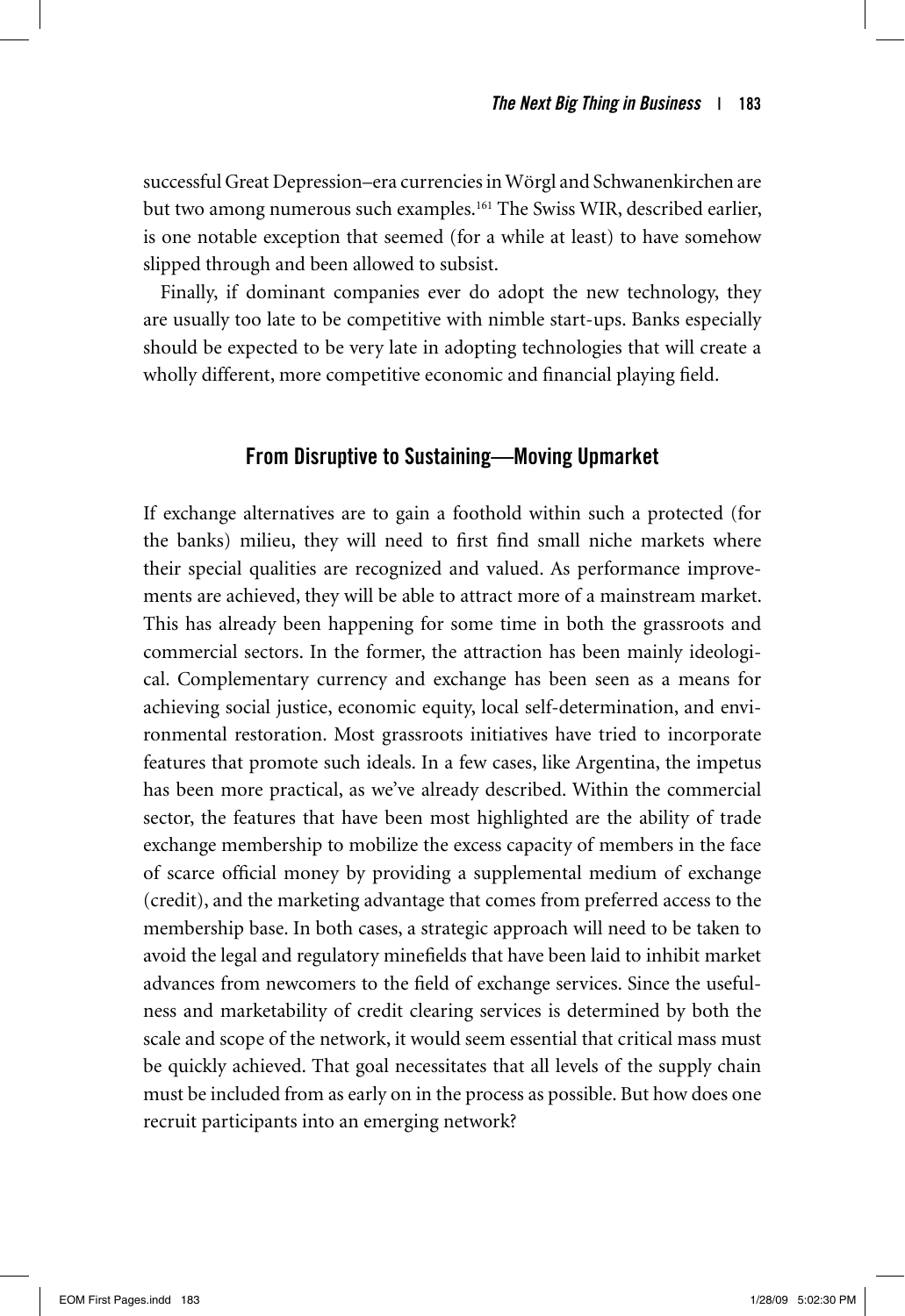#### **184 |** *The Next Big Thing in Business*

#### **The Emergence of a Complete Web-based Trading Platform**

Over the past decade, commerce has been increasingly migrating onto the World Wide Web. Barring some major catastrophe that would disrupt our information and communications infrastructure, that trend is sure to continue accompanied by ever-greater functionality and additional services. If there is such as thing as a "monetary science," it is presently undergoing a revolution and the technologies that are arising from it are sure to bring about enormous changes. Compared to conventional money and banking, the complete Web-based trading platform we will describe here will achieve the innovative potential that Christensen writes about.

Within my own lifetime, I have seen a number of companies that were so entrenched in their industries and so much in control of their markets that it was unthinkable that they might ever be dislodged from their position of dominance. This was especially true in the fields of computers, telecommunications, and photography. Yet many of those companies have either ceased to exist or have been eclipsed by others that developed and marketed what seemed initially to be inferior technologies.

In the early 1980s I was working as a consultant with a company on projects that required a considerable amount of statistical analysis. We had been buying time (at some considerable expense) on a university mainframe computer, and had to put up with long turnaround times. It began to seem sensible to consider acquiring a computer system that would enable us to do that work in-house. Among the proposals that were submitted to us was one from DEC (Digital Equipment Company) for a multistation minicomputer. This was at the time when desktop microcomputers were just beginning to provide some significant computing power, and local area networks (LANs) were becoming a real possibility. Fortunately, we realized that the DEC system and other minicomputers would soon become obsolete. We decided instead to acquire one of the new AT-type microcomputers, thinking that it could serve out immediate needs and be networked with other similar computers, if needed, later on. That solution did prove to be quite satisfactory for our purposes, and at a small fraction of the price we would have paid for the obsolescent minicomputer. DEC was not nimble enough to adapt to the fast-changing computer technologies and market conditions. It made an early foray into the microcomputer market with the DEC Rainbow desktop machine, but it was overly expensive and not "IBM-compatible." Where is DEC today? An interesting analysis of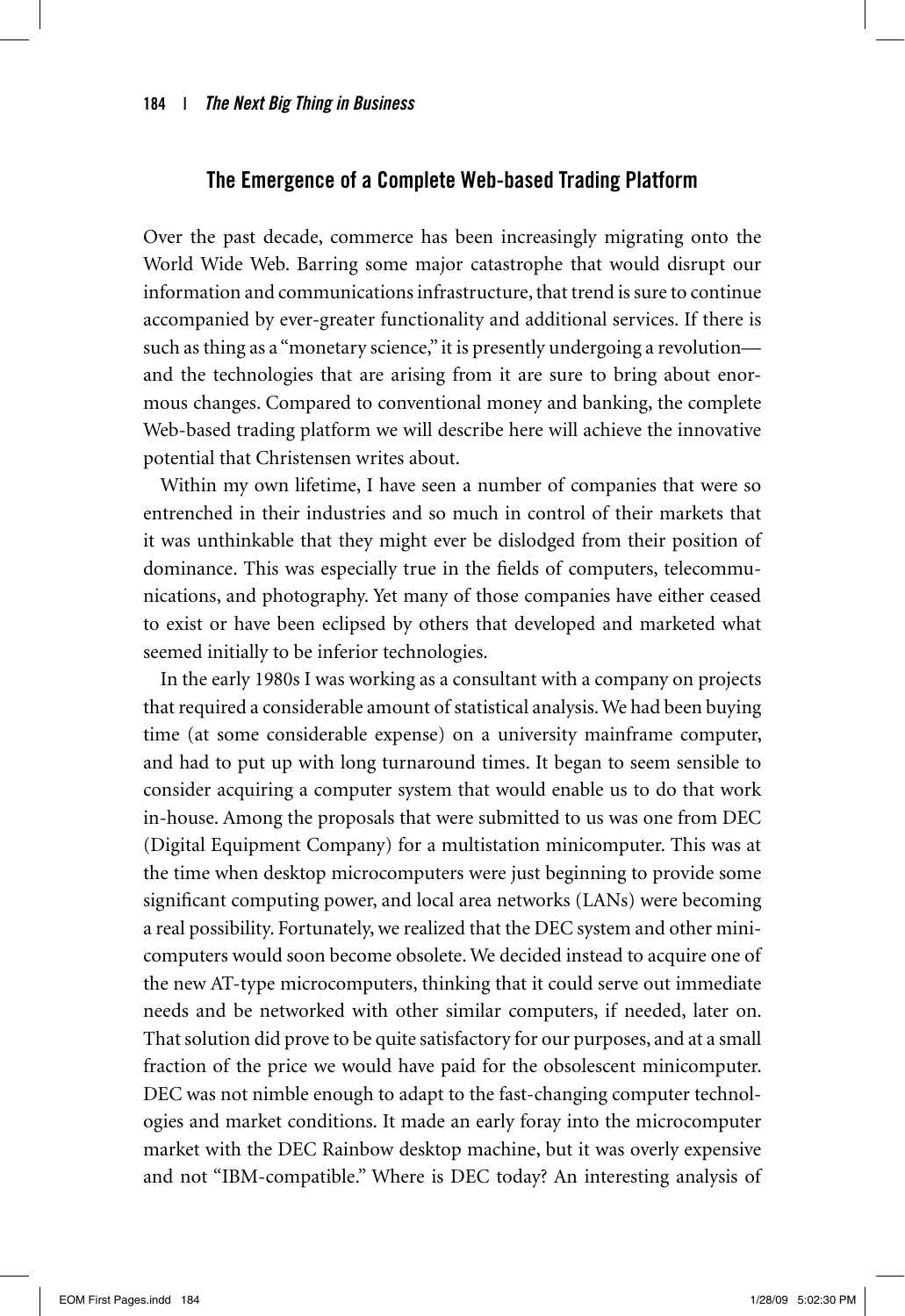DEC's failure to succeed in the personal computer market is provided by Christensen.162 He notes that DEC had all the necessary resources to succeed but their processes and values did not permit them to effectively compete in that market. IBM, Eastman Kodak, and Xerox are still viable companies, but they are nowhere near as dominant in their industries as they once were.

The entrenched position of the money and banking establishment far exceeds that of any single company or other kind of cartel. Its position, as we have described, has been established and sustained through political privilege and the suppression of competition rather than by the quality and value of the services it provides. Given that situation, is there any chance that new technologies might enable the emergence of significant exchange alternatives? I think there is. The U.S. Postal Service enjoys a monopoly in the delivery of mail, but that did not stop the massive shift to newer, faster, electronic communications channels like fax, text messaging, e-mail, instant chat, and Internet file transfers. Now voice-over-Internet is mounting a similar challenge to telephone and cable companies.

What are the "disruptive technologies" that are emerging within the realm of money and banking?

- Direct credit-clearing among buyers and sellers
- The use of the Internet to create Web-based marketplaces
- Transparency in Web-based accounting, information, and exchange systems
- Strong identity verification
- Secure encryption of information over the Internet
- Social networking
- Reputation ratings of vendors and buyers that are continually updated and available on-demand
- The reemergence of mutual companies, coresponsibility, and localized Web-based markets

It is not any of these individually but *all of them in combination* that will, I believe, result in structures that will provide superior performance in mediating the exchange process. Worsening economic and financial conditions, such as those experienced in 2007 and 2008, will create enhanced market opportunities for this sort of nonpolitical trading platform, and will assure their eventual implementation and wide acceptance.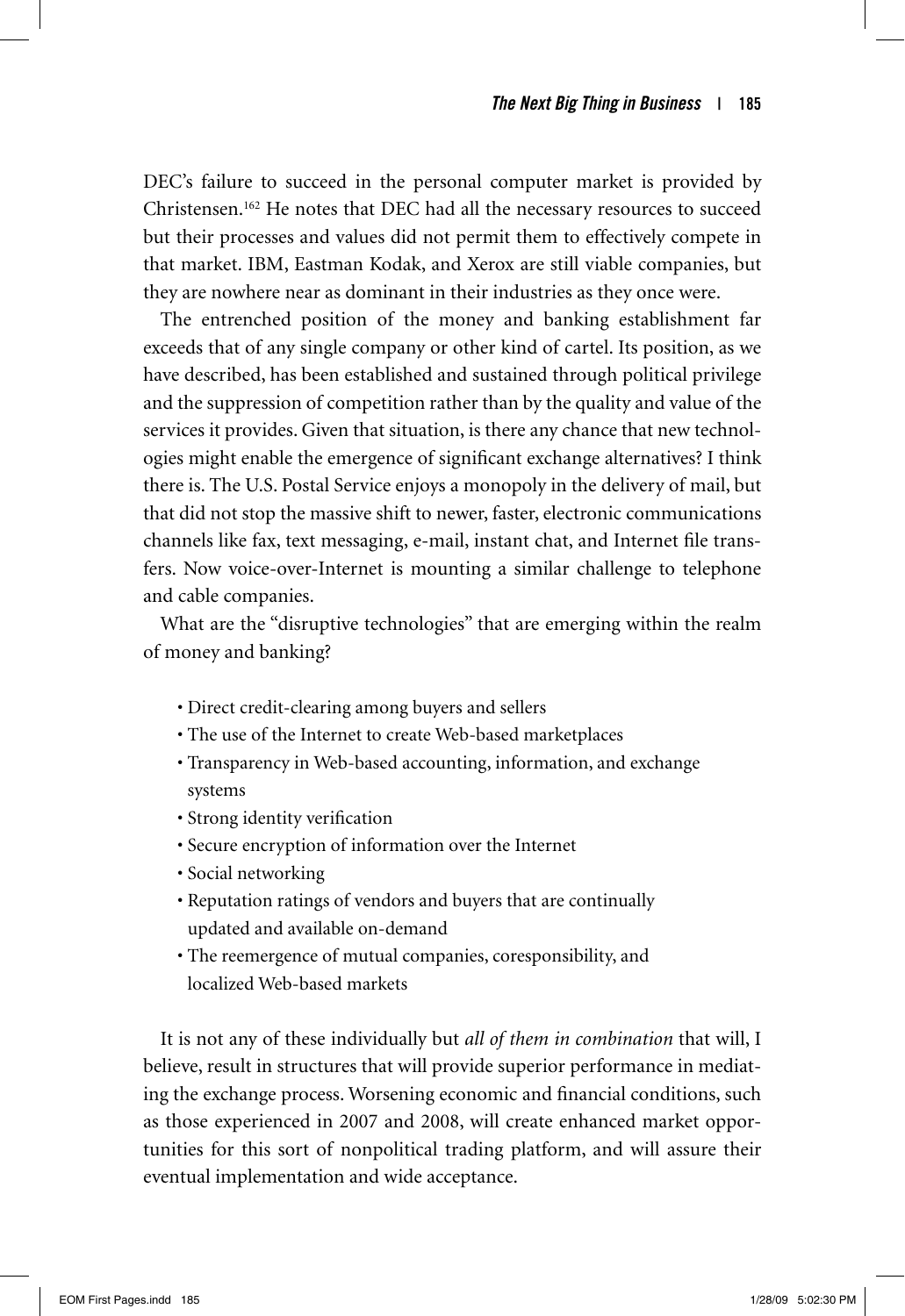#### Edited by Foxit Reader Copyright(C) by Foxit Software Company,2005-2008 For Evaluation Only.

**186 |** *The Next Big Thing in Business*

# **Essential Components of the Web-based Trading Platform**

Management guru Peter Drucker has expounded the following "law"—*profits migrate to the supplier of the missing component necessary to complete the system.* What system are we talking about, and what is needed to complete it? It is what I call a *complete Web-based trading platform*, and it requires these four basic components.

- 1. A marketplace
- 2. A social network
- 3. A means of payment
- 4. A measure of value or pricing unit

There are already numerous Web-based marketplaces—eBay, Amazon, and Craigslist, to name just a few—and there are numerous social networks— Facebook, Friendster, Linkedin, MySpace, the Living Directory, and so on. But what about payment systems? And what about measures of value? This is where gaps remain. Yes, PayPal is a payment system of sorts—but it only allows the transfer of the same old bank-created debt-money. The only real advantage it provides is in enabling you to pay an online vendor without the risk of revealing to them your credit card or debit card information. PayPal plays the role of a trusted intermediary. That is a useful service but it does not provide a true alternative payment system. PayPal could conceivably become a credit clearing service if it were to allocate interest-free lines of credit to some or all of its account holders.

With regard to value measures, we have numerous ones (like dollars, euros, pounds, and yen) but each is a political unit, the value of which is dependent upon the policies of their respective government or central bank issuer. These are the very measures that are unstable and problematic. But before proceeding with that line, let us consider each of the four components a bit more fully.

A *marketplace* is a "space" where buyers and sellers come together to display their offerings, express their needs and wants, and negotiate the terms of trade. It need not be a physical space, as we see with the emergence of marketplaces on the Web. It is important to recognize that there are marketplaces that bring businesses together with consumers (B2C), marketplaces that specialize in business to business transactions (B2B), and some that enable all types—B2C, B2B, and even C2C.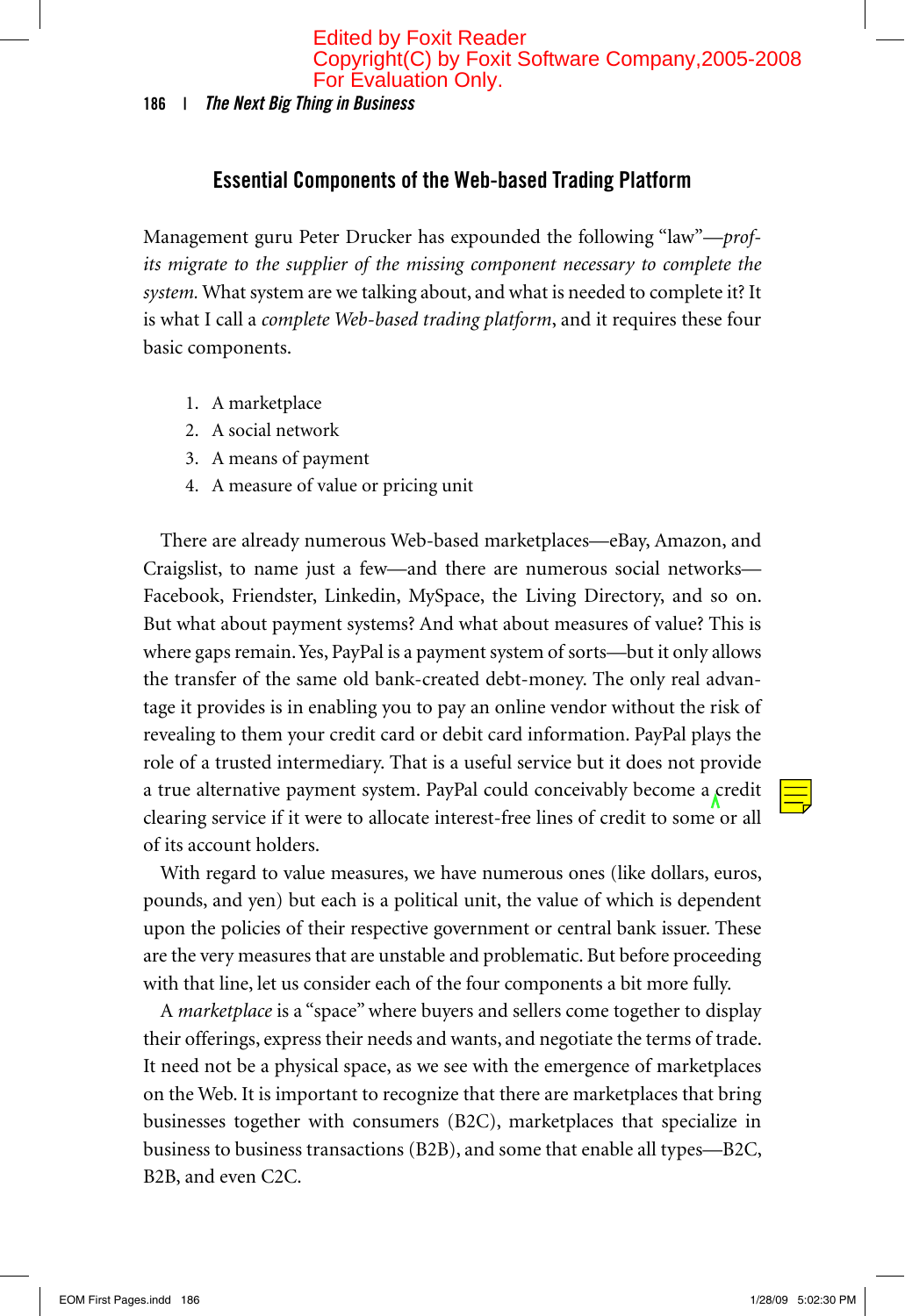

**Figure 17.1** *The Four Essential Components of a Complete Web-based Trading Platform*

A *social network* enables participants to make themselves known to one another and to communicate more effectively. It allows one to establish their identity online, to post their credentials, and to provide other information for others to see. It also can track correspondence and behavior within the network, establishing one's reputation and enabling an impersonal medium to serve as a tool for building a matrix of trusting relationships than can lead to collaboration and coordinated action on many levels.<sup>163</sup> Social networks are enabling an inherently impersonal medium to become an effective tool for forging very personal relationships across all sorts of boundaries.

A *means of payment* facilitates the exchange process and transcends the barter limitation of coincidental wants and needs. Possible payment media include

- official money,
- private currencies, and
- direct clearing of traders' credits and debits.

Everyone understands the use of official money as a means of payment. Thus far, Web-based payment systems have been mainly limited to the transfer of conventional bank-created money from one party to another. It does not usually occur to people that there might be any other payment possibility. But private currencies have a long history and have often served the payment function, especially during times of financial malfunction and economic distress like the Great Depression of the 1930s. We have already discussed a number of such payment possibilities.

A *measure of value* enables comparison in the marketplace of the values of distinctly different kinds of goods, services, and contracts—including financial claims. In times past, values and prices were expressed in terms of some standard commodities, most notably a specified amount of gold or silver. As